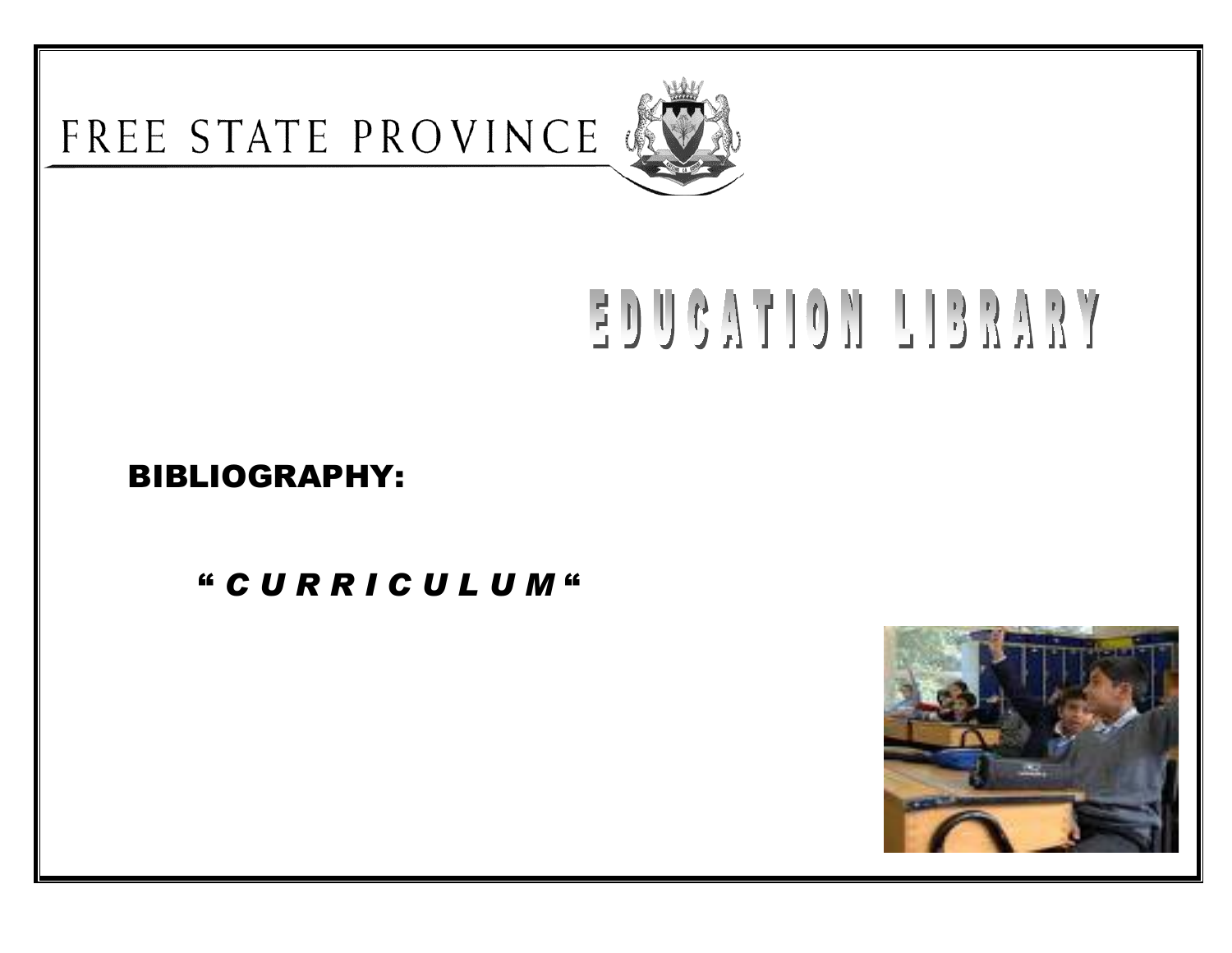#### BOOKS AND AUDIO-VISUAL MATERIAL

| <b>NR</b>         | <b>AUTHOR</b>                                  | <b>TITLE</b>                                                                                                            | <b>CLASS NR</b>        |
|-------------------|------------------------------------------------|-------------------------------------------------------------------------------------------------------------------------|------------------------|
| 1.                | AGLO, J                                        | Curriculum development and education for living together                                                                | On order               |
| $\overline{2}$ .  | <b>ANC</b>                                     | Policy framework for education and training ('95)                                                                       | 378.68 AFR             |
| $\overline{3}$ .  | <b>ANC</b>                                     | Policy framework for education and training ('95)                                                                       | 379.68 AFR             |
| $\overline{4}$ .  | ANDREWS, C                                     | Meeting SEN in the curriculum: PE/Sports ('05)                                                                          | 371.904486 AND         |
| 5.                | <b>ANON</b>                                    | Inventing knowledge: problems of curriculum                                                                             | 375 INV                |
| 6.                | <b>ANON</b>                                    | Kurrikulummodel vir onderwys in Suid-Afrika ('91)                                                                       | 375.00968 KUR          |
| $\overline{7}$ .  | BAMPS, H                                       | "Implementation 2005": making Curriculum 2005 come alive. Final reports ('98)                                           | <b>Research Report</b> |
| 8.                | BARNARD, AH                                    | Tegnologiese onderwys: 'n historiese, huidige en toekomsperspektief ('02)                                               | M Ed                   |
| 9.                | <b>BLOOM, BS</b>                               | All our children learning: a primer for parents, teachers and other educators ('81)                                     | 375.001 BLO            |
| 10.               | BOOMER, G (ed)                                 | Negotiating the curriculum: educating for the 21 <sup>st</sup> century ('92)                                            | 375 NEG                |
| $\overline{11}$ . | BOOTH, T (ed)                                  | Curricula for diversity in education ('92)                                                                              | 371.9046 CUR           |
| $\overline{12}$ . | BOOTH, T (ed)                                  | Curricula diversity in education ('92)                                                                                  | 371.9046 CUR           |
| 13.               | BOTHA, W                                       | Report on the evaluation of Curriculum 2005 teacher orientation: MIET                                                   | Research Report        |
| 14.               | <b>BRADLEY COMMIS ON</b><br>HISTORY IN SCHOOLS | Building a history curriculum ('88)<br>375.90973 BRA                                                                    |                        |
| 15.               | BRADEY, L                                      | Curriculum development in Australia: presage, process, product ('83)                                                    | 375.00994 BRA          |
| 16.               | <b>BRUBAKER, DL</b>                            | Creative curriculum leadership                                                                                          | 375.001973 BRU         |
| 17.               | CALITZ, LP                                     | Kurrikulum: 'n handleiding vir dosente en onderwysers ('82)                                                             | 375 CAL                |
| 18.               | CARL, A                                        | Teacher empowerment through curriculum development ('95)                                                                | 375.001 CAR            |
| 19.               | CARL, A (ed0                                   | Kurrikulumontwikkeling in die primêre skool ('88)                                                                       | 372.19 KUR             |
| $\overline{20}$ . | <b>CFC</b>                                     | Structures for the development of national policy regarding curriculum and related<br>issues: Discussion document ('96) | File - Curriculum      |
| 21.               | CHISHOLM, L                                    | Politics of curriculum review and revision in SA                                                                        | File - Curriculum      |
| $\overline{22}$ . | CLARKE, N                                      | Curriculum 2005: introduction to the main issues                                                                        | File - Curriculum 2005 |
| $\overline{23}$ . | COLEMAN, M                                     | 375 MAN<br>Managing the curriculum in South African schools ('03)                                                       |                        |
| $\overline{24}$ . | COUTTS, A                                      | Primary school curriculum ('96)                                                                                         | 372.19 COU             |
| 25.               | CRANTON, P                                     | On order<br>Planning instruction for adult learners                                                                     |                        |
| 26.               | <b>CUP</b>                                     | Revised National Curriculum Statement explained<br>File - Curriculum 2005                                               |                        |
| 27.               | DAVIES, LT                                     | Meeting SEN in the curriculum: Design & Technology ('04)                                                                | 371.9044358 DAV        |
| 28.               | DE VAAL, DJ                                    | Design and implementation of criteria for the compilation of differentiated<br>mathematics syllabuses ('77)             | 375.51 DEV             |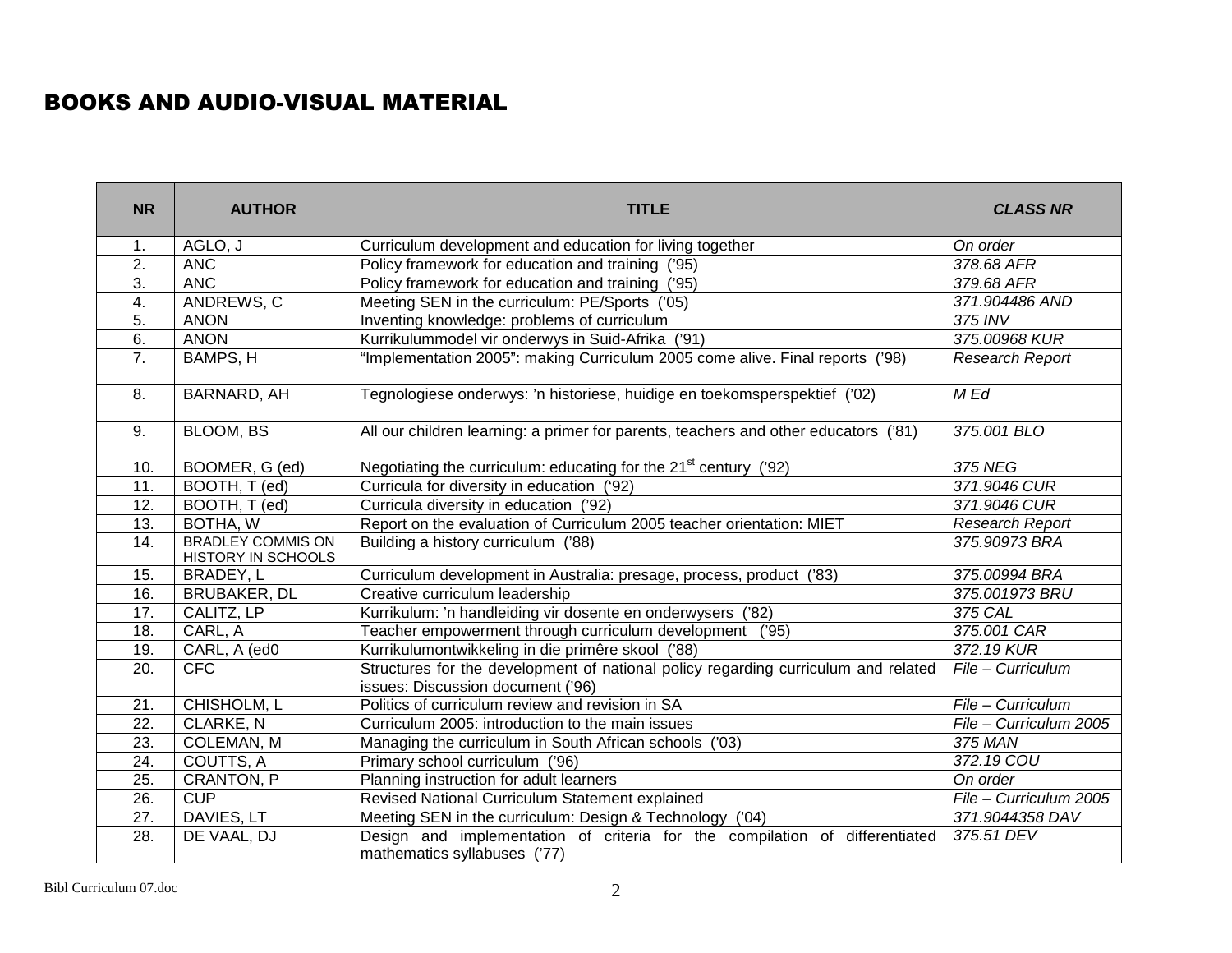| 29.               | DE VAAL, DJ               | Ontwerp en toepassing van criteria vir die samestelling van gedifferensieërde<br>Wiskundesillabusse ('77)                           | 375.51 DEV             |
|-------------------|---------------------------|-------------------------------------------------------------------------------------------------------------------------------------|------------------------|
| 30.               | <b>DoE</b>                | C2005: Revised National Curriculum Statement for grades R-9 (Schools) ('01)                                                         | File - Curriculum 2005 |
| 31.               | DOTTRENS, R               | Primary school curriculum ('02)                                                                                                     | 372.19 DOT             |
| 32.               | DRECKMEYR, M              | Kurrikulering vir Christelike onderwys                                                                                              | File - Curriculum      |
| 33.               | ELIASON, CF               | Practical guide to early childhood curriculum ('81)                                                                                 | 372.19 ELI             |
| 34.               | FOGARTY, R                | How to integrate the curricula ('91)                                                                                                | 375.001 FOG            |
| $\overline{35}$ . | GATAWA, BSM               | Politics of the school curriculum                                                                                                   | 375 GAT                |
| $\overline{36}$ . | GBOKO, M                  | Developing programmes for adult learners in Africa                                                                                  | On order               |
| $\overline{37}$ . | GLASS, KT                 | Curriculum design for writing instruction                                                                                           | On order               |
| 38.               | GOODALL, S (ed)           | Developing environment education in the curriculum ('94)                                                                            | 375.0083 DEV           |
| 39.               | GRAVETT, S                | Adult learning                                                                                                                      | 374.1102 GRA           |
| 40.               | GULTIG, J                 | Curriculum 2005: implementing OBE - 1: Classroom practice                                                                           | File - Curriculum 2005 |
| 41.               | GULTIG, J                 | Curriculum 2005: implementing OBE - 2: Assessment                                                                                   | File - Curriculum 2005 |
| 42.               | GULTIG, J                 | Curriculum 2005: implementing OBE - 3: School management                                                                            | File - Curriculum 2005 |
| 43.               | GULTIG, J                 | Curriculum 2005: implementing OBE - 4: Philosophy                                                                                   | File - Curriculum 2005 |
| 44.               | HAMEYER, U                | School curriculum in the context of lifelong learning ('79)                                                                         | 375 HAM                |
| 45.               | HARRIS, A (ed)            | Curriculum innovation ('75)                                                                                                         | 375.006 CUR            |
| 46.               | HAWES, H                  | Curriculum and reality in African primary schools ('82)                                                                             | 372.1906 HAW           |
| 47.               | HILL, JS                  | Kriteria vir die seleksie en ordening van kurrikuluminhoud ('74)                                                                    | 375 HIL                |
| 48.               | HIRST, PH                 | Knowledge and the curriculum: a collection of philosophical papers ('74)                                                            | 375.0001 HIR           |
| 49.               | HOLT, M                   | Curriculum workshop: an introduction to whole curriculum planning ('83)                                                             | 375.001 HOL            |
| 50.               | <b>HSRC</b>               | Curriculum development ('81)                                                                                                        | 375 HUM                |
| 51.               | JONES, K (ed)             | Learning difficulties in primary classroom: delivering the whole curriculum ('92)                                                   | 371.90941 LEA          |
| 52.               | JONES, R                  | Creativity in the primary curriculum                                                                                                | On order               |
| 53.               | KAMPER, GD                | Ontwikkeling van 'n bestuursmodle vir die gemeenskapslerrsentrum ('87)                                                              | 374.968 KAM            |
| 54.               | KATZENELLENBO-<br>GEN, EH | Kurrikulumevaluering: liggaamlike opvoeding vir meisies ('80)                                                                       | 375.61371 KAT          |
| 55.               | KGAILE, AP                | Study of the perceptions on curriculum change (OBE) within secondary schools in<br>the Kroonstad district (98)                      | MA Ed                  |
| 56.               | KING, M                   | Politics of curriculum: structures & processes ('91)                                                                                | 375.00968 KIN          |
| 57.               | KRüGER, RA                | Beginsels en criteria vir kurrikulumontwerp ('80)                                                                                   | 375.001 KRU            |
| 58.               | LAWLER-PRINCE, D          | Moving toward an integrated curriculum in early childhood education ('96)                                                           | 372.19 LAW             |
| 59.               | LOCKWOOD, F (ed)          | Materials production in open and distance learning                                                                                  | File - Distance        |
|                   |                           |                                                                                                                                     | Learning               |
| 60.               | MACLURE, JS               | Curriculum innovation in practice ('68)                                                                                             | 375.006 MACL           |
| 61.               | MARSH, CJ                 | Key concepts for understanding curriculum                                                                                           | 375 MAR                |
| 62.               | MASON, DS                 | Multimedia applications in the curriculum: are schools preparing students for the<br>File - Technology<br>21 <sup>st</sup> century? |                        |
| 63.               | MATHE, KS                 | Influence of the hidden curriculum within the school context ('04)                                                                  | M.Ed                   |
| 64.               | <b>MIET</b>               | Curriculum 2005 ('97)                                                                                                               | File - Curriculum 2005 |
| 65.               | <b>MIET</b>               | Curriculum 2005: the story of the Gr 1 Pilot Projet                                                                                 | File - Curriculum 2005 |
| 66.               | MOSTERT, JM (red)         | Riglyne vir kurrikulumontwikkeling: kortverslag ('86)                                                                               | 375 RIG                |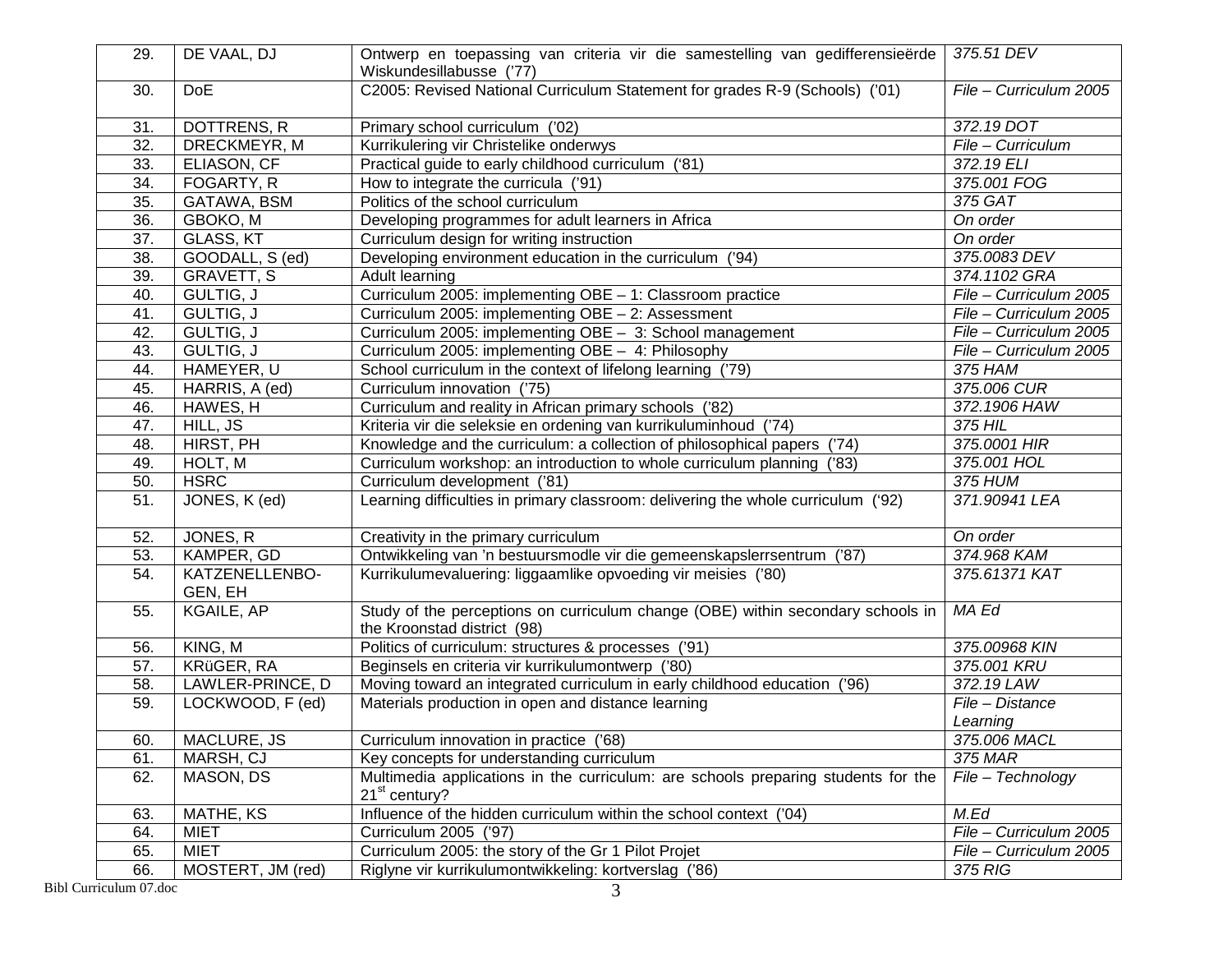| 67.               | MOSTERT, JM          | Situasie-analise en die bepaling van doelstellings vir vakkurrikula ('85)                                                                   | 375 MOS                           |
|-------------------|----------------------|---------------------------------------------------------------------------------------------------------------------------------------------|-----------------------------------|
| 68.               | <b>NASSP</b>         | Achieving excellence through middle level curriculum                                                                                        | File - Curriculum                 |
| 69.               | <b>NCCRD</b>         | Curriculum research and development review 2000                                                                                             | File - Curriculum                 |
| 70.               | <b>NEPI</b>          | Curriculum: report of the NEPI Curriculum Research Group ('92)                                                                              | 375.00968 NAT                     |
| $\overline{71}$ . | ORWIG, GW            | Creating computer programs for learning: a guide for trainers, parents and teachers<br>(83)                                                 | 371.334 ORW                       |
| 72.               | POTENZA, E           | Changing policy, changing debate: guide for teachers to the new South African<br>school curriculum for General Education and Training ('02) | File - Curriculum 2005            |
| 73.               | RADNOR, HA           | Across the curriculum ('94)                                                                                                                 | 375.00941 RAD                     |
| 74.               | <b>RGN</b>           | Kurrikulering ('81)                                                                                                                         | 375 RAA                           |
| 75.               | <b>RGN</b>           | Spesifikasies en kriteria vir die ontwerp en evaluering van onderwys<br>programmatuur ('83)                                                 | 370.285 RAA                       |
| 76.               | ROGERS, J            | Adults learning ('94)                                                                                                                       | 374.13 ROG                        |
| 77.               | ROWNTREE, D          | Preparing materials for open, distance and flexible learning                                                                                | File - Distance<br>Learning       |
| 78.               | SALIA-BAO, K         | Curriculum development and African culture ('89)                                                                                            | 375.001096 SAL                    |
| 79.               | SOKOPO, Z            | Curriculum 2005 assessment guidelines for inclusion ('02)                                                                                   | File - Curriculum 2005            |
| 80.               | TAIT, HA             | Technology in the classroom: planning for educational change                                                                                | File - Technology                 |
| 81.               | <b>TANYANE, LFL</b>  | Transformation of the school curriculum to facilitate inclusive education in<br>Mangaung primary schools ('05)                              | 371.9046 TAN<br>(Research Report) |
| 82.               | <b>TOMLINSON, CA</b> | Differentiation in practice: a resource guide for differentiating curriculum                                                                | On order                          |
| 83.               | VAN BRUMMELEN, H     | Towards a Christian approach to curriculum ('90)                                                                                            | 377 VANB                          |
| 84.               | VAN DER WALT, HP     | Ontwikkeling en evaluering van 'n lewensvaardigheidsprogram vir die puberteitsjare<br>(01)                                                  | D Phil                            |
| 85.               | VAN ROOYEN, IJ       | Implementing a multicultural music education curriculum in South Africa - the need<br>for teaching resources ('00)                          | M Mus                             |
| 86.               | VAN TONDER, SP       | Toepasbaarheid van Kurrikulum 2005 as 'n uitkomsgerigte onderwysmodel in<br>Vrystaatse primêre skole ('00)                                  | $D$ Ed                            |
| 87.               | VAN WYK, AP          | Ontwikkeling van verrykte Biologie-onderrigmodules vir begaafde sekondêre<br>leerlinge in die Oranje-Vrystaat ('89)                         | $D$ Ed                            |
| 88.               | WALKER, M            | Reconstructing schooling: a survey of "alternative" curriculum materials in South<br>375.00968 WAL<br>Africa ('92)                          |                                   |
| 89.               | <b>WILKINSON, FJ</b> | Kurrikulumbeplanning<br>Natuurwetenskap-onderwys<br>met toespitsing<br>op<br>in<br>ontwikkelende lande: 'n vergelykende studie ('79)        | 375.5001 WIL                      |
| 90.               | ZAIS, RS             | Curriculum: principles and foundations ('76)                                                                                                | 375.001 ZAI                       |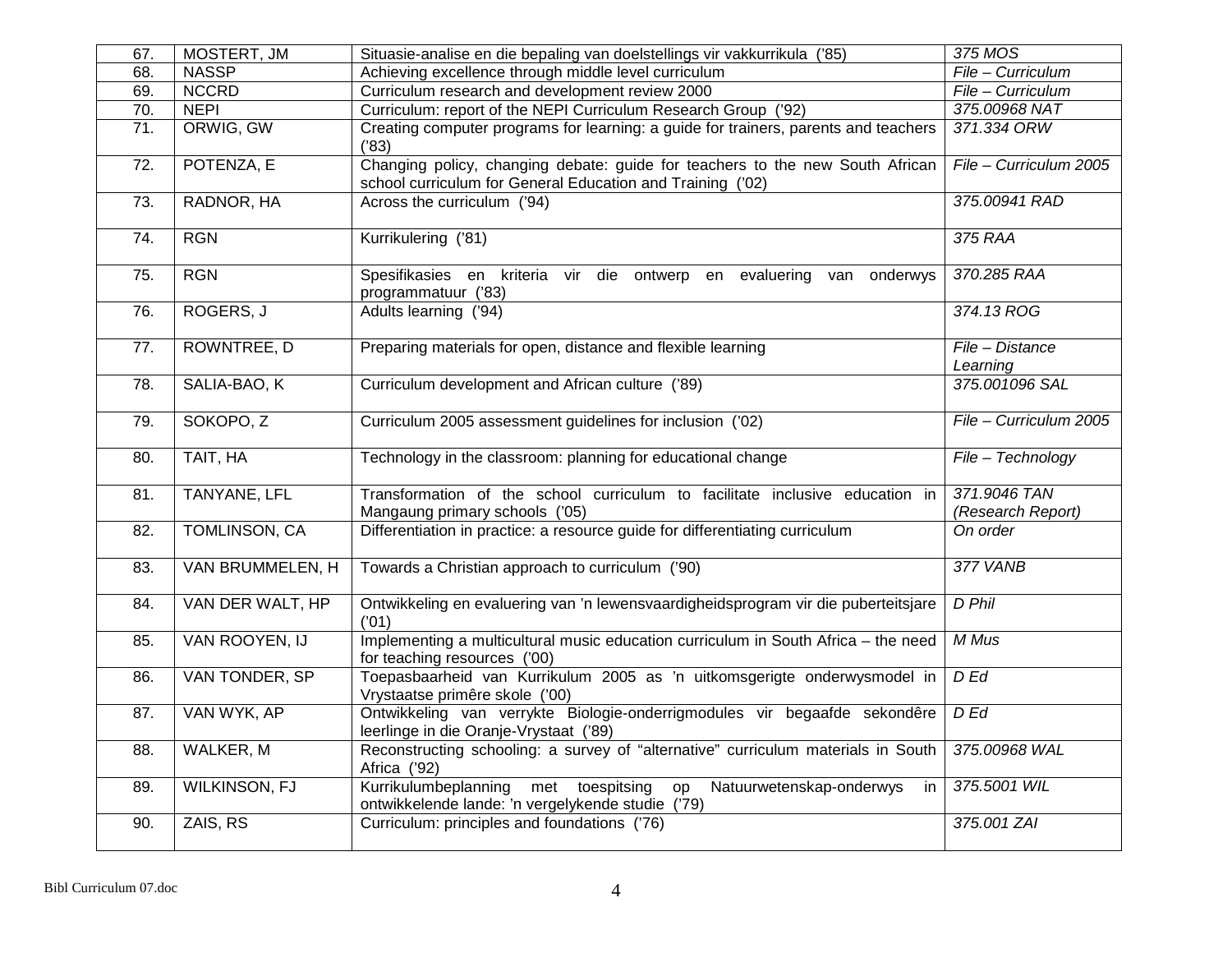#### ARTICLES IN MAGAZINES

| <b>NR</b> | <b>AUTHOR</b>        | <b>TITLE</b>                                                                                                                                                                                 | <b>MAGAZINE</b>                                                               |
|-----------|----------------------|----------------------------------------------------------------------------------------------------------------------------------------------------------------------------------------------|-------------------------------------------------------------------------------|
| 91.       | ADAMSON, B           | Focus on curriculum change in China and Hong Kong                                                                                                                                            | Comparative Education Review, 41(1),<br>Feb '97, pp 3-26                      |
| 92.       | ALTERSITZ, JK        | Principal reflects: making curriculum connections for middle<br>school students                                                                                                              | Schools in the middle4(1), Sep '94, pp 8-<br>10                               |
| 93.       | <b>ANON</b>          | Curriculum battle heats up                                                                                                                                                                   | Vrystaatse Onderwyser, 4, '00, pp7-                                           |
| 94.       | <b>ANON</b>          | Klas van 2008 - nuwe matriek                                                                                                                                                                 | Insig Jan/Feb '05, pp 40-42                                                   |
| 95.       | ASCHBACHER, PR       | Humanitas: a thematic curriculum                                                                                                                                                             | Educational Leadership, 49(2), Oct '91,<br>pp 16-19                           |
| 96.       | ASELTINE, JM         | Fostering curriculum integration through performance assessment                                                                                                                              | Schools in the middle4(1), Sep '94, pp 21-<br>23                              |
| 97.       | <b>BARKER, BO</b>    | Planning using the new technology in classrooms                                                                                                                                              | NASSP Bulletin, 74(529), Nov '90, pp31-<br>37                                 |
| 98.       | <b>BASSON, R</b>     | Interpreting an integrated curriculum in a non-racial, private,<br>alternative secondary school in SA [File - Curriculum]                                                                    | SA Journal of education, 24(1), Feb '04,<br>pp 31-41                          |
| 99.       | <b>BASSON, RB</b>    | Comparative evaluation of the aural skills component of the<br>secondary school music curriculum, Namibia                                                                                    | SA Journal of Education, 16(2), Mau '96,<br>pp 111-116                        |
| 100.      | BEANE, J             | Middle school: the natural home of integrated curriculum                                                                                                                                     | Educational Leadership, 49(2), Oct '91,<br>pp 9-13                            |
| 101.      | BERGEN, D            | Differentiating<br>curriculum with technology-enhanced<br>class<br>projects                                                                                                                  | Childhood Education,<br>$\overline{78(2)}$ ,<br>Winter<br>'01/'02, pp 117-118 |
| 102.      | <b>BODETTE, D</b>    | High School Magazine, 7(3), Nov '99, pp<br>Coherent directions in a new American school:<br>uses<br>$10 - 15$<br>environmental science to create a coherent, interdisciplinary<br>curriculum |                                                                               |
| 103.      | <b>BORNMAN, M</b>    | Environmental education and the curriculum: a South African<br>perspective                                                                                                                   | Educare, 26(1&2), '97, pp 56-67                                               |
| 104.      | <b>BRASLAVSKY, C</b> | Secondary education curriculum in Latin America<br>$[File -$<br>Curriculum]                                                                                                                  | Education Innovation & information, 101,<br>Dec '99, pp 2-6                   |
| 105.      | BUTHELEZI, SM        | Critical curriculum concerns [File - Curriculum 2005]                                                                                                                                        | Teacher, Nov '96, p 7                                                         |
| 106.      | BUYS, G              | Kurrikulum 2005 / Uitkomsgebaseerde onderewys<br>[File $-$<br>Kerkblad, 8 Mei '02, pp 19-21<br>Curriculum 2005]                                                                              |                                                                               |
| 107.      | CARBONE, L           | Leadership for a new era: making the most of technology in our<br>schools                                                                                                                    | Schools in the Middle, 9(4), Dec '99, pp<br>26-27                             |
| 108.      | CARL, A              | "Voice of the teacher" in curriculum development: a voice crying<br>in the wilderness? [7/127]                                                                                               | SA Journal of Education, 25(4), Nov '05,<br>pp 223-228                        |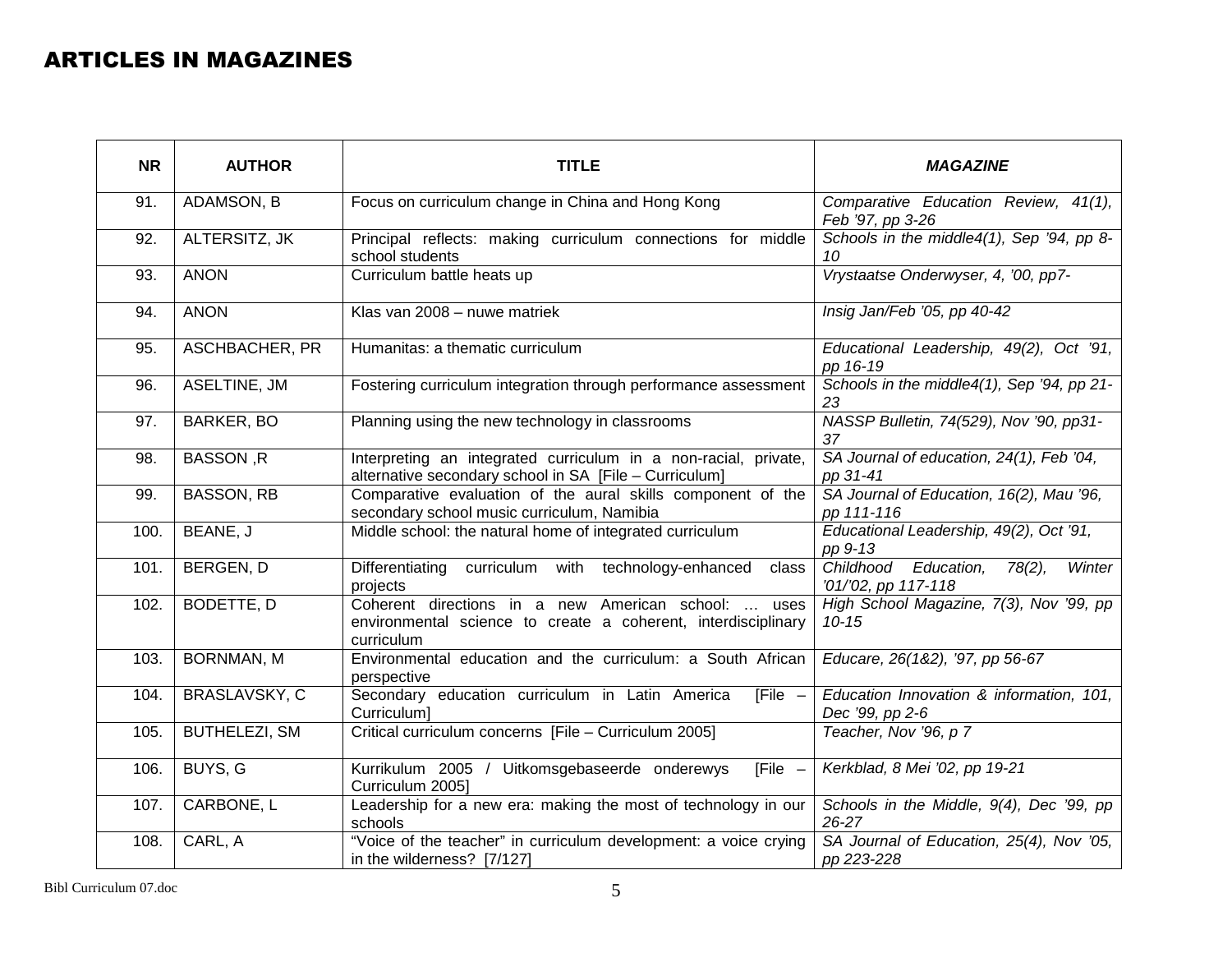| 109. | CARL, AE       | Beskrywing van 'n funksioneel-konseptuele model vir effektiewe<br>kurrikulumdisseminasie en -implementering [4/103]     | SA Journal for Education, 19(3), Aug '99,<br>pp 155-165            |
|------|----------------|-------------------------------------------------------------------------------------------------------------------------|--------------------------------------------------------------------|
| 110. | CARL, AE       | Kurrikulumkonsultasie in Suid-Afrikaanse primêre skole                                                                  | SA Journal of Education, 18(2), Feb "98,<br>pp 67-75               |
| 111. | CARL, AE       | Onderwyser se rol in kurrikulumontwikkeling - implementeerder<br>of ontwikkelingsagent? [45/55]                         | Die Unie, 83(11) '87, pp 298-300                                   |
| 112. | CARL, AE       | Skoolhoof as visionêre kurrikulum leier in 'n tydperk van<br>transformasie [12/88]                                      | Die Unie, 92(4), Feb '96, pp 106-110                               |
| 113. | CASKEY, MM     | Hard work ahead: authentic curriculum under construction                                                                | Schools in the Middle, Nov/Dec '96, pp<br>$11 - 18$                |
| 114. | CHANEY, EG     | Web-based instruction in a rural high school: collaborative inquiry<br>into its effectiveness and desirability [11/110] | NASSP Bulletin, 85(628), Nov '01, pp 20-<br>35                     |
| 115. | CLARK, DC      | Developmentally responsive curriculum and standards-based<br>reform                                                     | NASSP Bulletin, 84(615), Apr '00, pp 1-13                          |
| 116. | CLARK, DC      | Meeting the needs of young adolescents                                                                                  | Schools in the middle4(1), Sep '94, pp 4-7                         |
| 117. | CLARK, SN      | Service learning: a natural link to interdisciplinary studies                                                           | Schools in the middle4(1), Sep '94, pp 11-<br>15                   |
| 118. | COETZEE, SAV   | Hoof van die sekondêre skool as kurrikulêre vernuwingsagent in<br>die onderwys                                          | Pedgogiek-Joernaal, 8(1), '87, pp 1-40                             |
| 119. | COMCOWICH, L   | Reading: making it a central focus [in curriculum}                                                                      | Schools in the Middle, 5(1), Sep '95, pp 6-<br>9                   |
| 120. | COOKSON, PW    | Fostering moral democracy                                                                                               | Educational Leadership, 59(2), Oct '01,<br>pp 42-45                |
| 121. | COUTTS, JD     | Turning the corner on quality education through monitoring<br>instruction                                               | NASSP Bulletin, 83(609), Oct '99, pp 110-<br>120                   |
| 122. | DERBYSHIRE, EJ | Kurrikulumontwerp in buitengewone onderwys: enkele criteria                                                             | Educare, 21(1&2), '92, pp 23-30                                    |
| 123. | DEWIJK, SL     | Career and technology studies: crossing the curriculum  blends<br>careers and technology with academic subjects         | Educational Leadership, 53(8), May '96,<br>pp 50-53                |
| 124. | DREYER, L      | Skoolkurrikulum: 'n evaluering van enkele<br>modelle<br>en<br>toekomsriglyne [29/71]                                    | Die Unir, 88(3), '91, pp 75-77                                     |
| 125. | EISNER, EW     | Should America have a national curriculum?                                                                              | Educational Leadership, 49(2), Oct '91,<br>pp 76-81                |
| 126. | EISNER, W      | Preparing for today and tomorrow: unknowable future is not a<br>sound basis on which to plan curriculum                 | Educational Leadership,<br>$61(4)$ ,<br>Dec<br>'03/Jan '04, pp6-10 |
| 127. | ELS, J         | Kurrikulum 2005 [File - Curriculum 2005]                                                                                | Sarie, 13 Aug '97, pp 36-38                                        |
| 128. | ERWEE, C       | Minder huiswerk vir ma en pa! [File - Curriculum 2005]                                                                  | Huisgenoot, 16 Mei '02, pp 16-17                                   |
| 129. | EVELETH, A     | New way to teach in 2005 [File - Curriculum 2005]                                                                       | Teacher, Jul '97, p 7                                              |
| 130. | FISHER, D      | Curriculum & instruction or all abilities and intelligences (7/105)                                                     | High School Magazine, 7(7), Mar '00,<br>pp 21-25                   |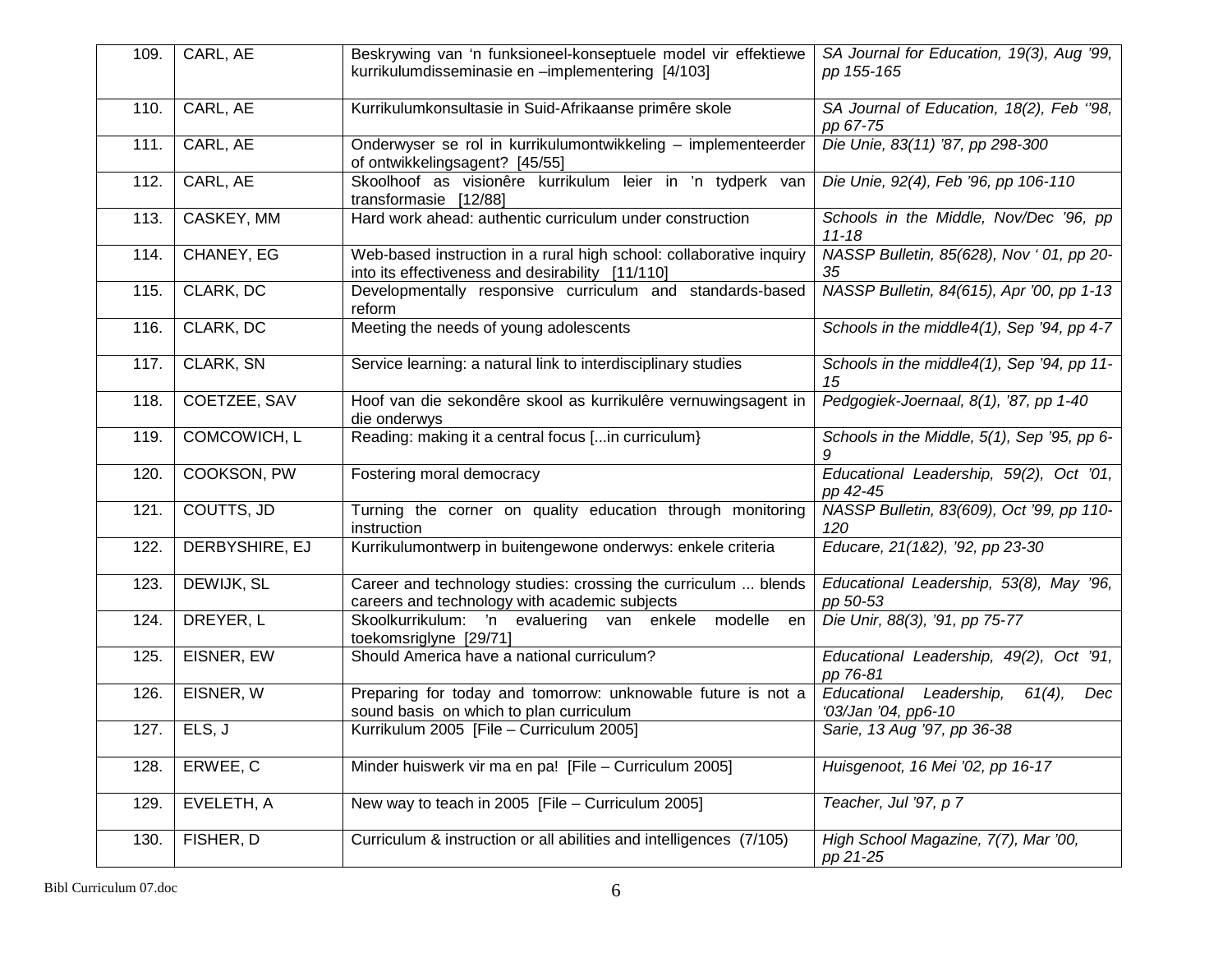| 131. | GALAGHER, SH               | Project P-BLISS: an experiment in curriculum for gifted<br>disadvantaged high school students                                                         | NASSP Bulletin, 84(615), Apr '00, pp 47-<br>57                      |
|------|----------------------------|-------------------------------------------------------------------------------------------------------------------------------------------------------|---------------------------------------------------------------------|
| 132. | GARDNER, JE                | Enhancing interdisciplinary instruction in general and special<br>education                                                                           | Remedial and Special Education, 24(3),<br>pp 161-172                |
| 133. | GAY, G                     | Importance of multicultural education: curriculums infused with<br>multicultural education boost academic success                                     | Educational Leadership,<br>$61(4)$ ,<br>Dec<br>'03/Jan '04, pp30-35 |
| 134. | <b>GOLDSMITH, LT</b>       | Evaluating middle grades curricula for high standards of learning<br>and performance                                                                  | NASSP Bulletin, 84(615), Apr '00, pp 30-<br>39                      |
| 135. | <b>GREENE, LC</b>          | Science-centered curriculum in elementary school                                                                                                      | Educational Leadership, 49(2), Oct '91,<br>pp 42-46                 |
| 136. | HANEKOM, A                 | 2005- baie meer as net kurrikulum [File - Curriculum 2005]                                                                                            | Die Unie, Aug '99, p 6                                              |
| 137. | HANSMAN, CA                | Philosophy, dynamics and context: program planning in practice                                                                                        | Adult Learning, 11(2), '00-'01, pp 14-16                            |
| 138. | <b>HARRIS, MF</b>          | Glasser comes to a rural school:  improvements<br>communication, curriculum, and assessment                                                           | Educational Leadership, 50(3), Nov '92,<br>pp 18-21                 |
| 139. | <b>HERMAN, R</b>           | Values and character in the curriculum: moving forward to the<br>beginning [File - Curriculum]                                                        | Curriculum Report, 27(3), Jan '98, pp 1-6                           |
| 140. | HEWITT, J                  | Onwards and upwards: changes to  curriculum  increased<br>vocational training                                                                         | Managing Schools Today, 13(6), Jul/Aug<br>'04, pp33-34              |
| 141. | HIRSCH, ED                 | Seeking breadth and depth in the curriculum                                                                                                           | Educational Leadership, 59(2), Oct '01,<br>pp 22-25                 |
| 142. | HURD, PD                   | Why we must transform science education                                                                                                               | Educational Leadership, 49(2), Oct '91,<br>pp 33-35                 |
| 143. | JACOBS, HH                 | Designing with rigor: crafting interdisciplinary high school curricula<br>[5/92]                                                                      | High School Magazine, 4(3), Mar/Apr '97,<br>pp 32-39                |
| 144. | JACOBS, HH                 | Planning for curriculum integration                                                                                                                   | Educational Leadership, 49(2), Oct '91,<br>pp 27-28                 |
| 145. | JANSEN, CP                 | Teoretiese deurskouing van die begroppe "kurrikulum" en<br>"kurrikulering" [27/52]                                                                    | Pedgogiek-Joernaal, 7(2), '86, pp 25-72                             |
| 146. | JARMAN, R                  | Fine in theory: a study of primary-secondary continuity in science,<br>prior and subsequent tot he introduction of the Northern Ireland<br>curriculum | Educational Research, 39(3), Winter '97,<br>pp 291-310              |
| 147. | JOHL, R                    | Metakogniesie en leesopleiding in Kurrikulum 2005                                                                                                     | Tydskrif vir Taakonderrig, 31(4), Des '97,<br>pp 306-               |
| 148. | KACHELHOFFER,<br><b>PM</b> | Enkele gedagtes vna prof dr F van der Stoep oor kurrikulering                                                                                         | Pedgogiek-Joernaal, 10(2), '89, pp 52-62                            |
| 149. | KAGAN, S                   | Teaching for character and community                                                                                                                  | Educational Leadership, 59(2), Oct '01,<br>pp 50-55                 |
| 150. | KAMENS, DH                 | Worldwide patterns in academic secondary education curricula<br>[2/89]                                                                                | Comparative Education Review, 40(2),<br>May '96, pp 116-138         |
| 151. | KATZIN, L                  | Attitudes of grade one and two learners' parents towards<br>Curriculum 2005 [ 8/107]                                                                  | Journal f Education and Training, 21(2),<br>Nov '00, pp 1-12        |
| 152. | KING-SEARS, ME             | APPLYing curriculum-based assessment in inclusive settings                                                                                            | Teaching Exceptional Children, 32(1),<br>Sep/Oct '99, pp 30-38      |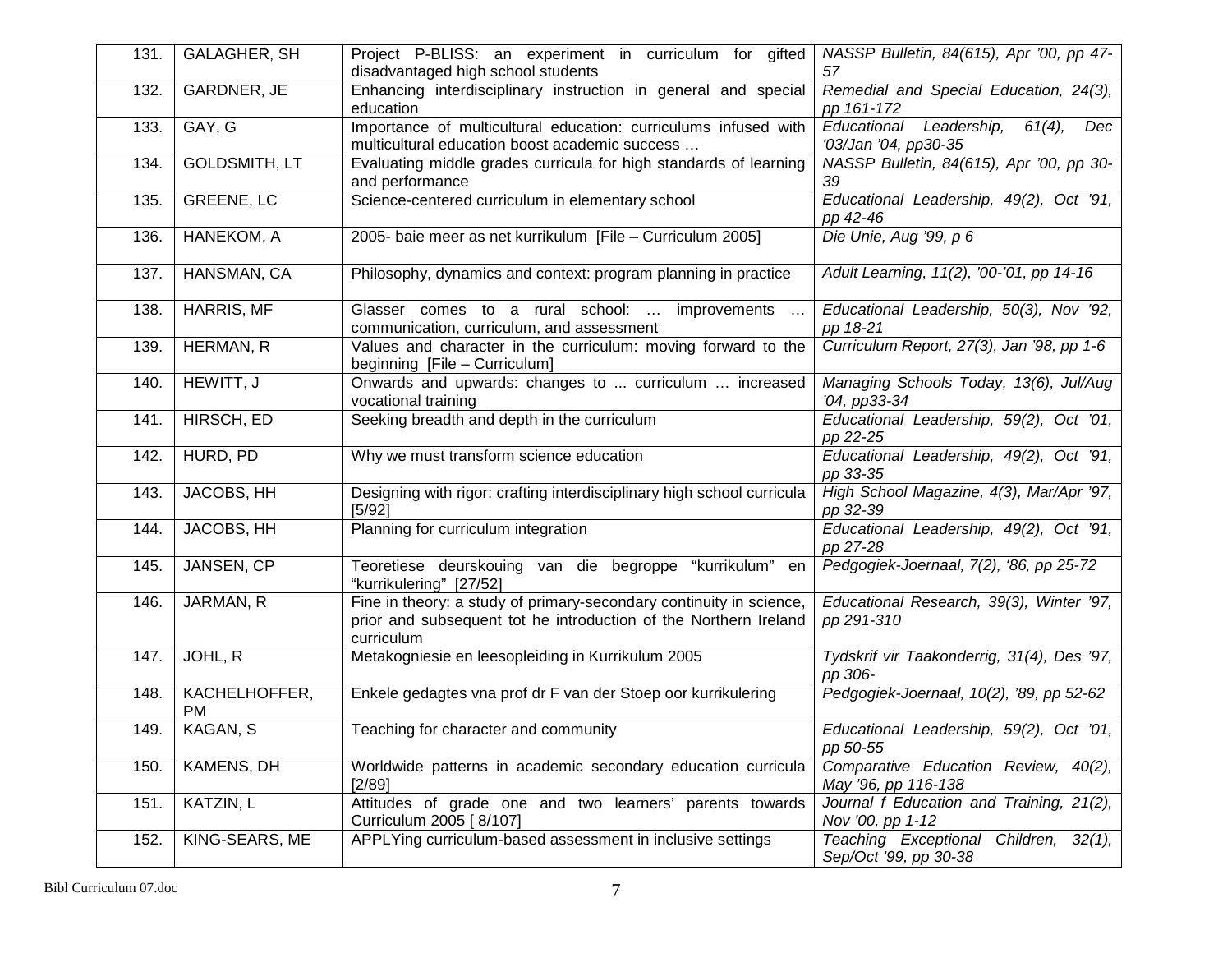| 153. | KOBA, SB              | Narrowing the achievement gap in science: by creating an<br>integrated, untracked science curriculum                           | Educational Leadership, 53(8), May '96,<br>pp 14-17             |
|------|-----------------------|--------------------------------------------------------------------------------------------------------------------------------|-----------------------------------------------------------------|
| 154. | KRüGER, RA            | Kurrikulering, onderrig en leer: 'n samehangende verband                                                                       | Pedgogiek-Joernaal, 10(2), '89, pp 63-75                        |
| 155. | KRüGER, RA            | School-based curriculum development: an advanced educational<br>concept                                                        | SA Journal of Education, 11(3), Aug '91,<br>pp 142-145          |
| 156. | LANDMAN, AA           | Kurrikulumbestuur en die identifisering van onderwysers wat aan<br>kurrikulumontwikkelinsprojekte deelneem [File - Curriculum] | Onderwysbulletin, XXXIII(1), '89, pp 54-<br>68                  |
| 157. | LEROUX, JA            | Secondary school journey: programming for gifted students at a<br>Catholic high school in Canada                               | Gifted Education International, 12(2), '97,<br>pp 72-76         |
| 158. | LOMBARD, BJJ          | Beplanning van skoolpraktikum volgens kurrikulumbeginsels                                                                      | SA Journal of Education, 11(4), Nov '91,<br>pp 217-220          |
| 159. | LOUBSER, CP           | Cross-curricular teaching: an approach in the new South African<br>school curriculum                                           | Educare, 26(1&2), '97, pp 24-34                                 |
| 160. | LOUBSER, H            | Dit kom: skole van sit en gesels [File - Curriculum 2005]                                                                      | Huisgenoot, 17 Julie '97, pp 10-12                              |
| 161. | LOWRY, M              | Math lessons: a case study in the adoption of an innovative math<br>curriculum                                                 | NASSP Bulletin, 84(615), Apr '00, pp 61-<br>73                  |
| 162. | MacBEATH, J           | Back to the future?:  find inspiration for the shape  in radical<br>schemes that have been tried in the past                   | Managing Schools Today, 13(3), Jan/Feb<br>'04, pp 27-29         |
| 163. | MacPHAIL-WILCOX,<br>в | Project design: reforming structure and process  ways to<br>improve student learning and enhance teacher professionalism       | Educational Leadership, 47(7), Apr '90,<br>pp 22-25             |
| 164. | McKENNA, S            | Paradigms of curriculum design: implementing for South African<br>educators [6/120]                                            | SA Journal for Language Teaching, 37(2),<br>Dec '03, pp 215-223 |
| 165. | McLESKEY, J           | Inclusive elementary programs: must they cure students with<br>learning disabilities to be effective?                          | Phi Delta Kappan, 77(4), Dec '95, pp 300-<br>303                |
| 166. | MARKS, SU             | Instructional management tips for teachers of students with<br>Autism Spectrum Disorder (ASD)                                  | Teaching Exceptional Children, 35(4),<br>Mar/Apr '03, pp 50-54  |
| 167. | MARZANO, RJ           | Four approaches to implementing standards                                                                                      | High School Magazine4(3), Mar/Apr '97,<br>pp 18-31              |
| 168. | MASEKO, T             | Issues surrounding Curriculum 2005: running out of time to train<br>[File - Curriculum 2005]                                   | Teacher, May '97, p 5                                           |
| 169. | MENTZ, NJ             | Betekenis van die sogenaamde Pholosophy of Education vir<br>kurrikulumstudie [28/52]                                           | Onderwysbulletin, XXX(2), '86, pp 4-20                          |
| 170. | <b>MEYERS, LH</b>     | Time for a tune-up: comprehensive curriculum evaluation                                                                        | Principal Leadership, 6(1), Sep '05, pp<br>27-30                |
| 171. | MILLER, RA            | What's up in factories?: a school-to-work curriculum                                                                           | Educational Leadership, 53(8), May '96,<br>pp 30-32             |
| 172. | <b>MOHLALA, T</b>     | Ready or not, here comes the NCS [File - Curriculum 2005]                                                                      | Teacher, Dec '05                                                |
| 173. | MONYOOE, AL           | Practical studies curriculum in Lesotho: some reflections                                                                      | SA Journal of Education, 12(4), Nov '92,<br>pp 414-423          |
| 174. | MORROS, P             | Explaining curriculum change: social studies in Hong Kong                                                                      | Comparative Education Review, 41(1),<br>Feb '97, pp 27-43       |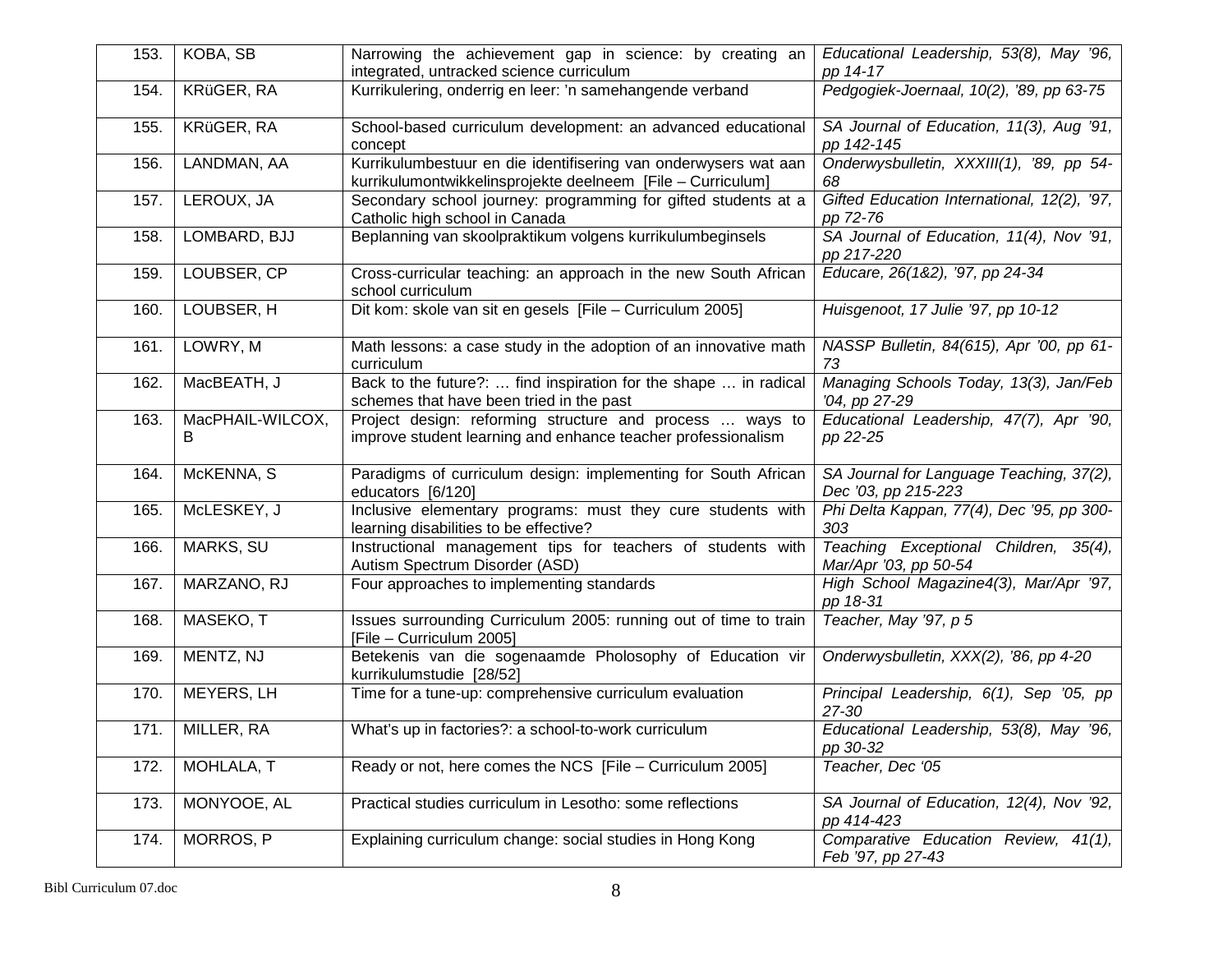| 175. | MOSHUPI, K                       | Enough time for teachers? Curriculum 2005! Is it realistic? [File -<br>Curriculum 2005]                                                      | Teacher, May '97, p 4                                                |
|------|----------------------------------|----------------------------------------------------------------------------------------------------------------------------------------------|----------------------------------------------------------------------|
| 176. | MOSIDI, S                        | Curriculum 2005 and environmental education [File - Curriculum<br>20051                                                                      | Conserva, 12(2), Apr-Jun '97, pp 15-17                               |
| 177. | MOULDS, P                        | Rich tasks: open-ended tasks involve students in connecting their<br>learning to the real world                                              | Educational Leadership,<br>$61(4)$ ,<br>Dec<br>'03/Jan '04, pp 75-78 |
| 178. | MUIR, M                          | Putting computer projects at the heart of the curriculum                                                                                     | Educational Leadership, 51(7), Apr '94,<br>pp 30-32                  |
| 179. | MURPHY, C                        | Traditional disciplines: visions for integrating across<br>the<br>curriculum                                                                 | Schools in the Middle, Nov/Dec '96, pp<br>19-23                      |
| 180. | NEL, J                           | Kurrikulum 2005 onuitvoerbaar [File - Curriculum 2005]                                                                                       | Insig, Jun '97, p 14                                                 |
| 181. | NEL, J                           | Met 'n kruiwa maan toe [File - Curriculum 2005]                                                                                              | Insig, Jun '97, p 15                                                 |
| 182. | NELSON, GD                       | Choosing content that's worth knowing                                                                                                        | Educational Leadership, 59(2), Oct '01,<br>pp 12-16                  |
| 183. | NTSHOE, IM                       | Organizations of curriculum knowledge: some reflections                                                                                      | SA Journal of Education, 11(4), Nov '91,<br>pp 227-230               |
| 184. | OKOLO, CM                        | Multimedia design projects in an inclusive social studies<br>classroom                                                                       | Teaching Exceptional Children, 31(1),<br>Sep/Oct '98, pp. 50-57      |
| 185. | OLSZEWSKI-<br><b>KUBILIUS, P</b> | Developing the talents of academically gifted high school students                                                                           | NASSP Bulletin, 82(595), Feb '98, pp 85-<br>92                       |
| 186. | ORWIG, AH                        | Integrating technology: the challenge and the promise [32/92]                                                                                | Technology & Learning, 17(5), Feb '97,<br>pp 38-43                   |
| 187. | PALMER, JM                       | Planning wheels turn curriculum around:  to create<br>interdisciplinary curriculums                                                          | Educational Leadership, 49(2), Oct '91,<br>pp 57-60                  |
| 188. | PERKINS-GOUGH,<br>D              | Creating a timely curriculum: a conversation with Heidi Hayes<br>Jacobs                                                                      | Educational Leadership,<br>$61(4)$ ,<br>Dec<br>'03/Jan '04, pp12-17  |
| 189. | PETERS, RO                       | Environmental education in urban communities:  are often not<br>part of the curriculum                                                       | Schools in the Middle, 5(1), Sep '95, pp<br>$16 - 18$                |
| 190. | PIGGOTT, A                       | Putting differentiation into practice in secondary science lessons                                                                           | School Science Review, 82(305), Jun '02,<br>pp 65-71                 |
| 191. | PILOT, A                         | Recent trends in the reform of science and technology curricula<br>at primary and secondary level in Asia  comparative  to<br>Europe [2/106] | Educational Innovation and Information,<br>103, Jun '00, pp2-7       |
| 192. | PITKOFF, E                       | New technology, new attitudes provide language instruction                                                                                   | NASSP Bulleting, 78(563), Sep '94, pp<br>$36 - 43$                   |
| 193. | POLONOLI, KE                     | Integrating technology into the classroom: three questions<br>concerned principals must ask [20/111]                                         | Principal Leadership, 2(4), Dec '01, pp.<br>34-38                    |
| 194. | POTENZA, E                       | Combining learning areas into learning programmes<br>[File $-$<br>Curriculum 2005]                                                           | Teacher, Mar '02, p 20                                               |
| 195. | POTENZA, E                       | Looking forward to curriculum reform [File - Curriculum 2005]                                                                                | Sunday Times, 5 Aug '01, p4                                          |
| 196. | POTENZA, E                       | Future of the Foundation Phase: curriculum matters<br>$[File -$<br>Curriculum 2005]                                                          | Teacher, Oct '02, 8                                                  |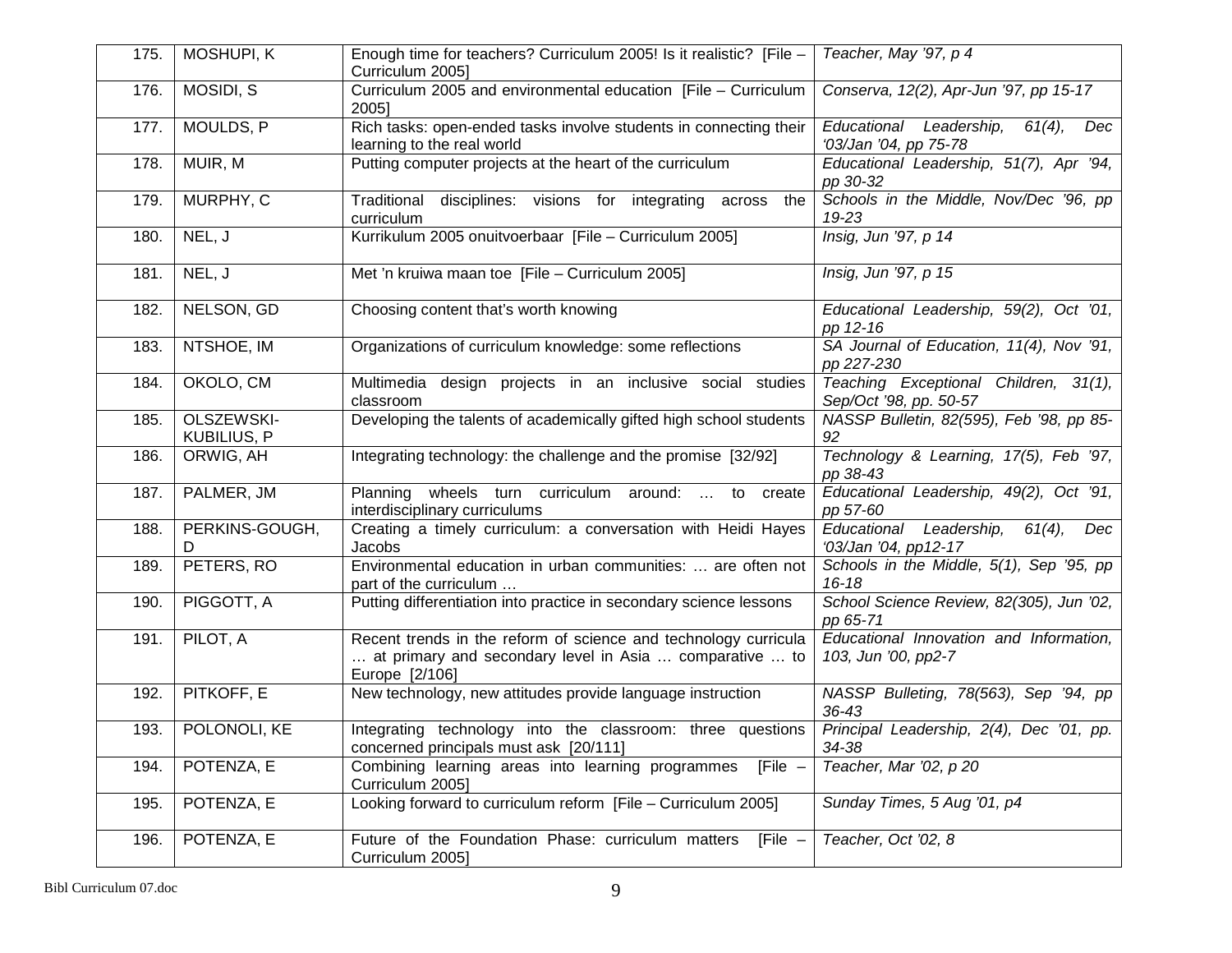| 197. | POTENZA, E             | No name change for C2005 [File - Curriculum 2005]                                                                                               | Teacher, Sep '00, p 23                                              |
|------|------------------------|-------------------------------------------------------------------------------------------------------------------------------------------------|---------------------------------------------------------------------|
| 198. | POTENZA, E             | Where to go from here, Curriculum 2005? [File $-$ Curriculum<br>20051                                                                           | Teacher, 5(7), Jul '01                                              |
| 199. | PRINSLOO, NP           | Kurrikulumimplementering: onderwys-bestuursoorwegings                                                                                           | Pedgogiek-Joernaal, 10(2), '89, pp 119-<br>136                      |
| 200. | REED, DK               | Times up: how to stop running out of time for writing across the<br>curriculum                                                                  | Journal of Staff Development, 27(3), Sum<br>'06, pp 36-42           |
| 201. | RENZULLI, JS           | Multiple menu model: a successful marriage for integrating<br>content and process [6/92]                                                        | NASSP Bulletin, 81(587), Mar '97, pp 1-<br>58                       |
| 202. | RUST, R                | Wéér 'n nuwe leerplan? [File - Curriculum 2005]                                                                                                 | Sarie, 9 Aug '00, pp 100-101                                        |
| 203. | SCOTT-GOLDMAN          | Curriculum framework for adult basic education and training                                                                                     | Free State Libraries, Jan-Mar '01, pp 20-<br>21                     |
| 204. | SEFER, J               | Effects of play orientated curriculum on creativity in elementary<br>school children [3/89]                                                     | Gifted Education International, 11(1), '95,<br>pp 4-17              |
| 205. | SEIF, E                | Social studies revived:  designing curriculums that tackle big<br>ideas                                                                         | Educational Leadership,<br>$61(4)$ ,<br>Dec<br>'03/Jan '04, pp54-59 |
| 206. | SHELLY, RW             | Curriculum benchmarking: a tool for school improvement                                                                                          | NASSP Bulletin, 84(615), Apr '00, pp. 40-<br>46                     |
| 207. | SHELLY, RW             | Curriculum benchmarking: a tool for school improvement [4/105]                                                                                  | NASSP Bulletin, 84(615), Apr 2000, pp<br>$40 - 46$                  |
| 208. | SöHNGE, WF             | Invloed van enkele moderne en postmoderne idees op onderwys<br>en kurrikulering                                                                 | Educare, 23(2), '94, pp 4-14                                        |
| 209. | STEYN, IN              | Kurrikulering vir die nie-formele onderwys: 'n oorsig                                                                                           | Pedgogiek-Joernaal, 10(2), '89, pp 161-<br>177                      |
| 210. | STEYN, JC              | Enkele<br>perspektiewe<br>die<br>problematiek<br>op<br>van<br>skoolkurrikulumvernuwing vir multikulturele Suid-Afrika                           | SA Journal of Education, 11(4), Nov '91,<br>pp 240-244              |
| 211. | STONE, J               | 10 ways to  embed ICT into the curriculum [22/125]                                                                                              | Junior Education, 29(10, Jan '05, pp 48-<br>49                      |
| 212. | TAYLOR, CA             | Kurrikulum en kultuur                                                                                                                           | Pedgogiek-Joernaal, 10(2), '89, pp 191-<br>200                      |
| 213. | VAN DER MERWE,         | Nuwe leerplan bring einde aan memorisering [File - Curriculum<br>2005]                                                                          | Volksblad, 26 Aug '97, p 7                                          |
| 214. | VAN ZYL, P             | Gr 10-hulproep: leer ons om te leer! [File - Curriculum 2005]                                                                                   | Huisgenoot, 2 okt '03, pp 136-137                                   |
| 215. | VANTASSEL-<br>BASKA, J | Curriculum policy developments for secondary gifted programs: a   NASSP Bulletin, 84(615), Apr '00, pp 14-<br>prescription for reform coherence | 29                                                                  |
| 216. | VARS, GF               | Integrated curriculum in historical perspective                                                                                                 | Educational Leadership, 49(2), Oct '91,<br>pp 14-15                 |
| 217. | VAUGHN, S              | Using a rating scale to design and evaluate inclusion programs                                                                                  | Teaching Exceptional Children, 30(4),<br>Mar/Apr '98, pp 41-45      |
| 218. | <b>VERHOEF, M</b>      | Taalkunde is lekker! Taalkunde is prêt! - so werk dit in die praktyk                                                                            | Klasgids, 30(3), Aug '95, pp 13-18                                  |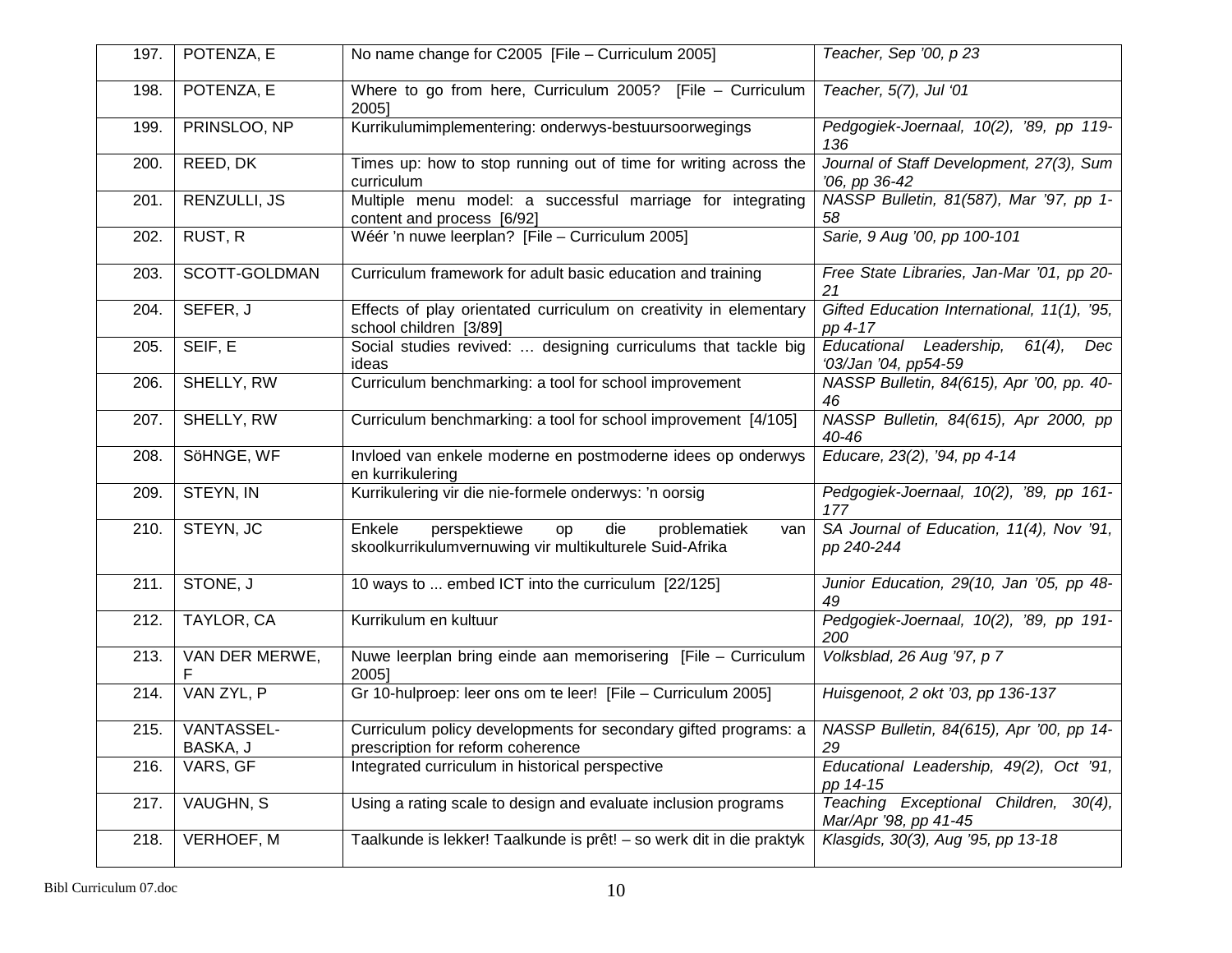| 219. | VILJOEN, J           | Kurrikulumontwikkeling: onderwysopleiding vir die onerrig van<br>leerlinge met leerprobleme               | Pedgogiek-Joernaal, 13(1), '92, pp 111-<br>118          |
|------|----------------------|-----------------------------------------------------------------------------------------------------------|---------------------------------------------------------|
| 220. | WALLINGER, Im        | Don't smile before Christmas: the role of humor in education                                              | NASSP Bulletin, 81(589), May '97,<br>pp 27-34           |
| 221. | <b>WARGER, CL</b>    | Forming partnerships around the curriculum                                                                | Educational Leadership, 53(5), Feb '96,<br>pp 62-65     |
| 222. | <b>WASSERMAN, S</b>  | Curriculum enrichment with computer software: adventures in the<br>trade                                  | Phi Delta Kappan, 82(8), Apr '01, pp 592-<br>597        |
| 223. | <b>WELLINGTON, J</b> | Integrating multimedia into science teaching: barriers and benefits                                       | School Science Review, 81(295),<br>Dec<br>'99, pp 49-54 |
| 224. | WESTERBERG, T        | Developing and implementing essential learnings                                                           | High School Magazine4(3), Mar/Apr '97,<br>pp 4-11       |
| 225. | <b>WHEELOCK, A</b>   | Standards-based reform: what does it mean?                                                                | Schools in the Middle, Nov/Dec '96, pp<br>24-27; 30-31  |
| 226. | WILLIAMSON, MC       | Curriculum development in the education system of Australia                                               | Educare, 32(1&2), '03, pp 137-159                       |
| 227. | YULE, RM             | Curriculum development and formative evaluation                                                           | Pedgogiek-Joernaal, 8(1), '87, pp 149-<br>160           |
| 228. | ZENGER, WF           | Schools and curricula for the 21 <sup>st</sup> century: predictions, visions and<br>anticipations [6/100] | NASSP Bulletin, 83(606), Apr '99, pp 49-<br>60          |

### ARTICLES ON INTERNET

| <b>NR</b> | <b>AUTHOR</b>                       | <b>TITLE</b>                                                               | <b>ADDRESS</b>                                                      |
|-----------|-------------------------------------|----------------------------------------------------------------------------|---------------------------------------------------------------------|
| 229.      | <b>ANON</b>                         | Curriculum Activated                                                       | http://activated.det.act.gov.au/learning/curriculum.htm             |
| 230.      | <b>ANON</b>                         | Developing a global dimension in the school<br>curriculum                  | http://www.dfes.gov.uk/publications/guidanceonthelaw/115_00/        |
| 231.      | <b>ANON</b>                         | Curriculum 2005: lifelong learning for the 21st<br>century: a user's guide | http://www.polity.org.za                                            |
| 232.      | <b>BLAINE, S</b>                    | Schools to crank up the maths dial as new<br>curriculum takes over         | http://www.businessday.co.za/articles/article.aspx?ID=BD4A5918      |
| 233.      | <b>CURRICULUM</b><br><b>COUNCIL</b> | Curriculum framework                                                       | http://www.curriculum.wa.edu.au/pages/framework/framework02.<br>htm |